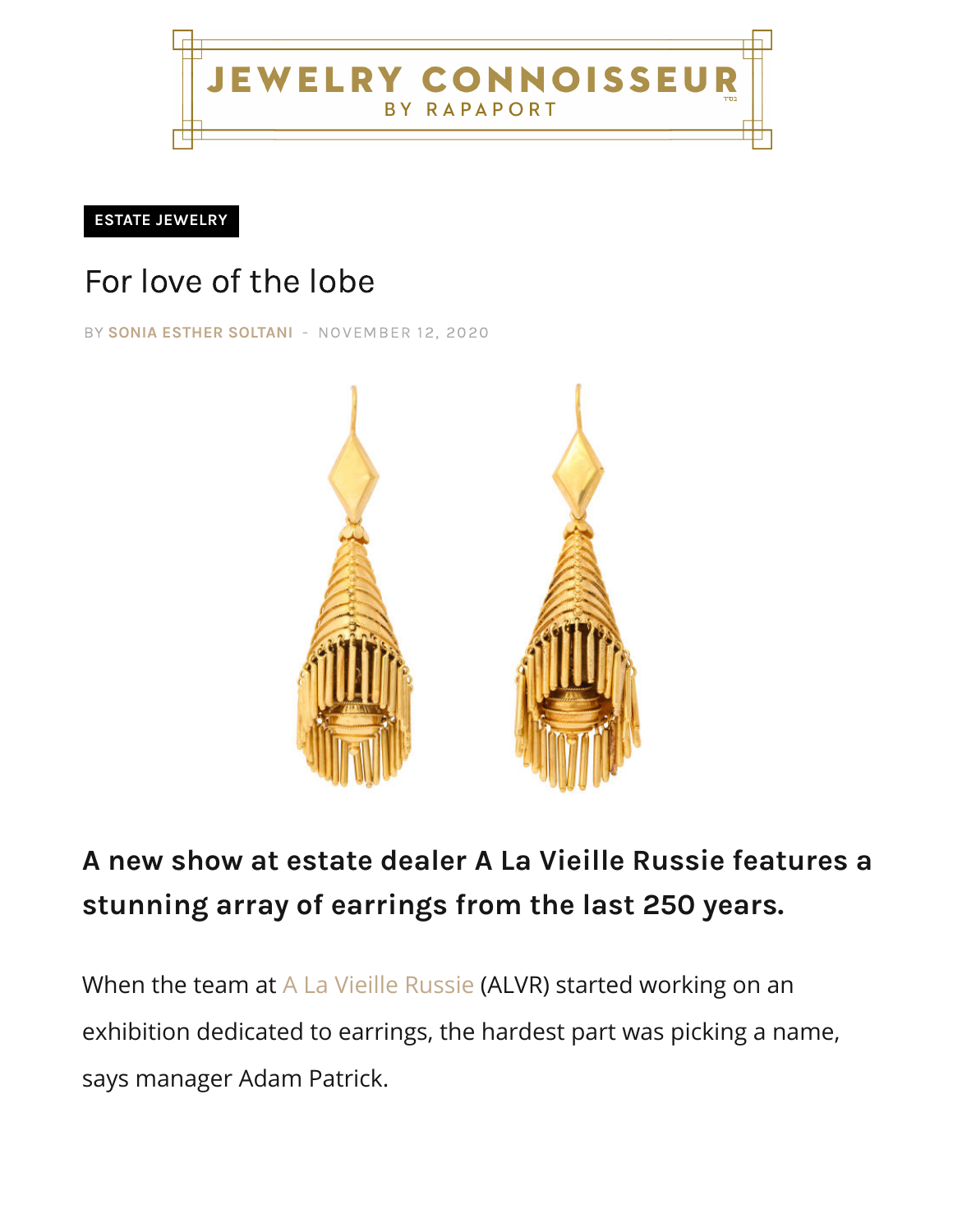The show "[Ear Candy: 250 Years of Style,](https://www.alvr.com/category/earcandy-exhibition/)" which is currently running at [the estate dealer's galleries in New York \(by appointment\) and accessible](http://jewelryconnoisseur.net/wp-content/uploads/2020/11/10_Classical-Revival-15k-Gold-Fringe-Earrings-770x515-1.jpg)  online at ALVR.com, is designed to be "a fun and creative exhibition that embraces color and whimsy," according to Patrick.

"We wanted to create a show that, while still reflective of great design, did not feel all too scholarly," he explains. "We always want our clients to feel like they are learning something new and interesting when they stop by, and this exhibition allows us to continue doing that while also engaging a new audience."



Articulated Victorian pendant earrings set in silver and gold with old-mine diamonds and suspended pear-shaped Imperial topaz centers. England, ca. 1870.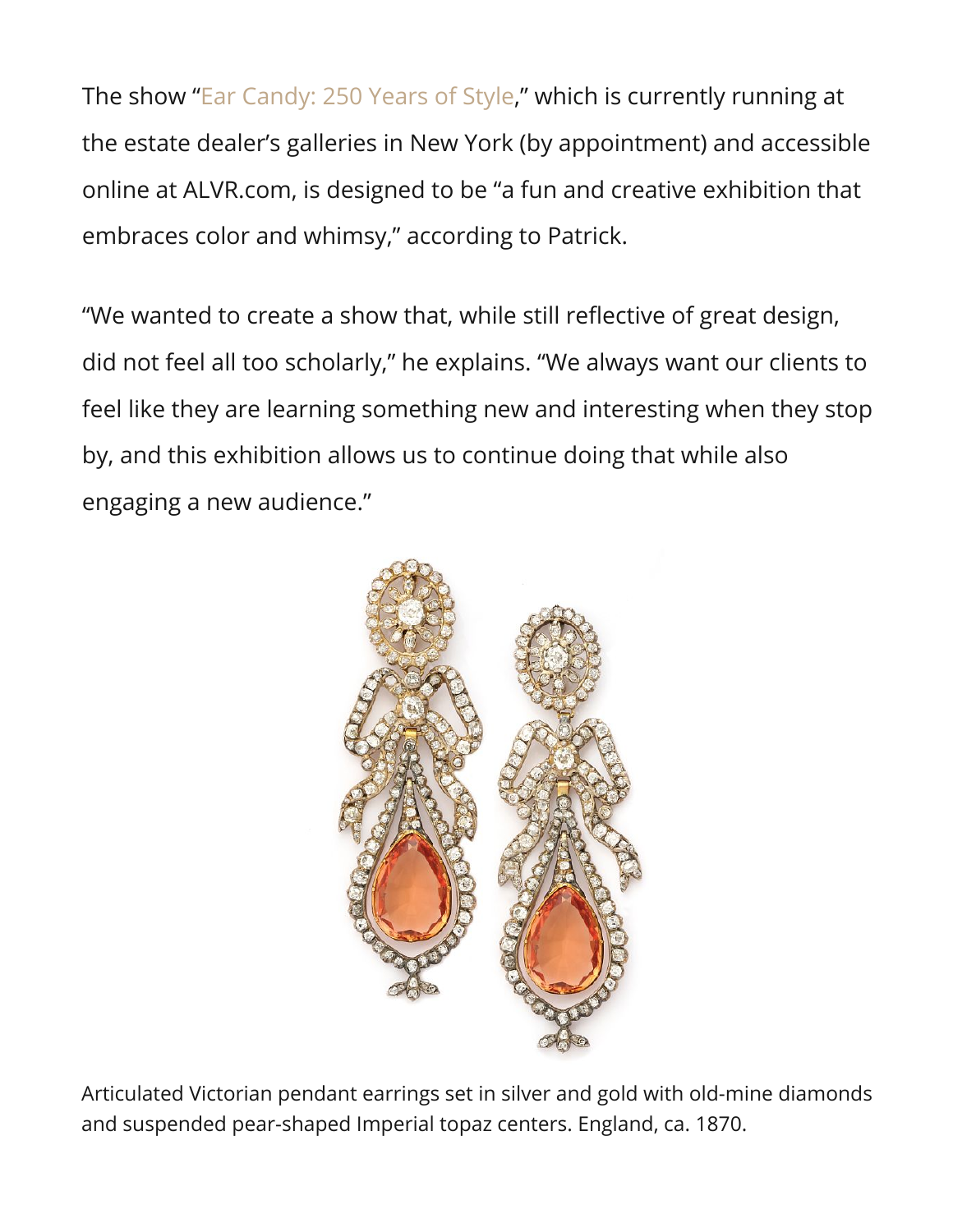The ALVR dealers curated 40-plus items, signed and unsigned, choosing each pair based on what it revealed about an era or design style. "Over time, styles evolved with changing hairstyles and materials. For example, the fashion for long earrings in the 18th century counterbalanced the high hairstyles of the time. Similarly, long, torpedoform earrings became fashionable in the 1830s as hair once again was worn piled high on the head," Patrick says.

The assortment on display, spanning the Georgian period to contemporary times, also explores how technology and innovation have played a role in jewelry making. With the introduction of platinum at the turn of the 20th century, dainty drop earrings became popular. The invention of the clip fitting in the 1930s broadened opportunities to ornament earlobes even further.



Marcus and Company platinum earrings set with black opal and diamonds. America, ca. 1910.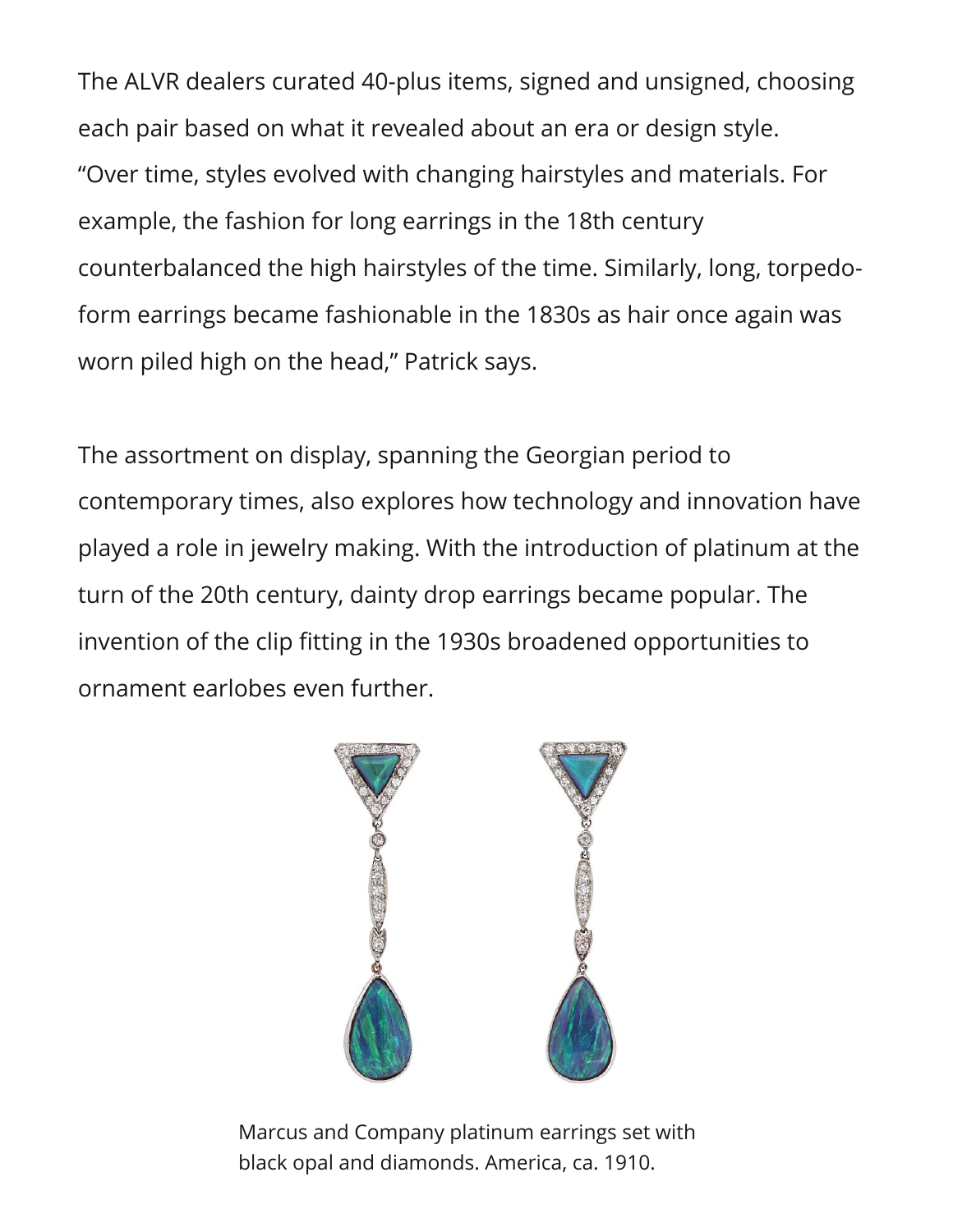## **Hair to wear**

Patrick points to two pairs of earrings made of hair as the most unusual items in the showcase. "The use of hair in jewelry was common since the 18th century, but peaked in the Victorian period, from which our earrings date. Hair was incorporated into jewelry in a variety of ways woven into a flat design beneath rock crystal or glass, or woven into three-dimensional coils like the pendant earrings in our exhibition."

He also debunks the myth that these were mourning jewels. "While it is true that hair was used in mourning jewelry, it was also a commonly exchanged gift and keepsake. For example, mothers would use their children's hair to make treasured keepsakes — kind of similar to how it was once customary to bronze baby shoes. We believe the earrings in our exhibition are such jewels."

One pair features gold acorns and oak leaves, recalling the proverb "Great oaks from little acorns grow." This suggests they were made with the hair of a young child. The other pair contains two distinct hair colors, indicating that the tresses came from siblings, or perhaps mother and child.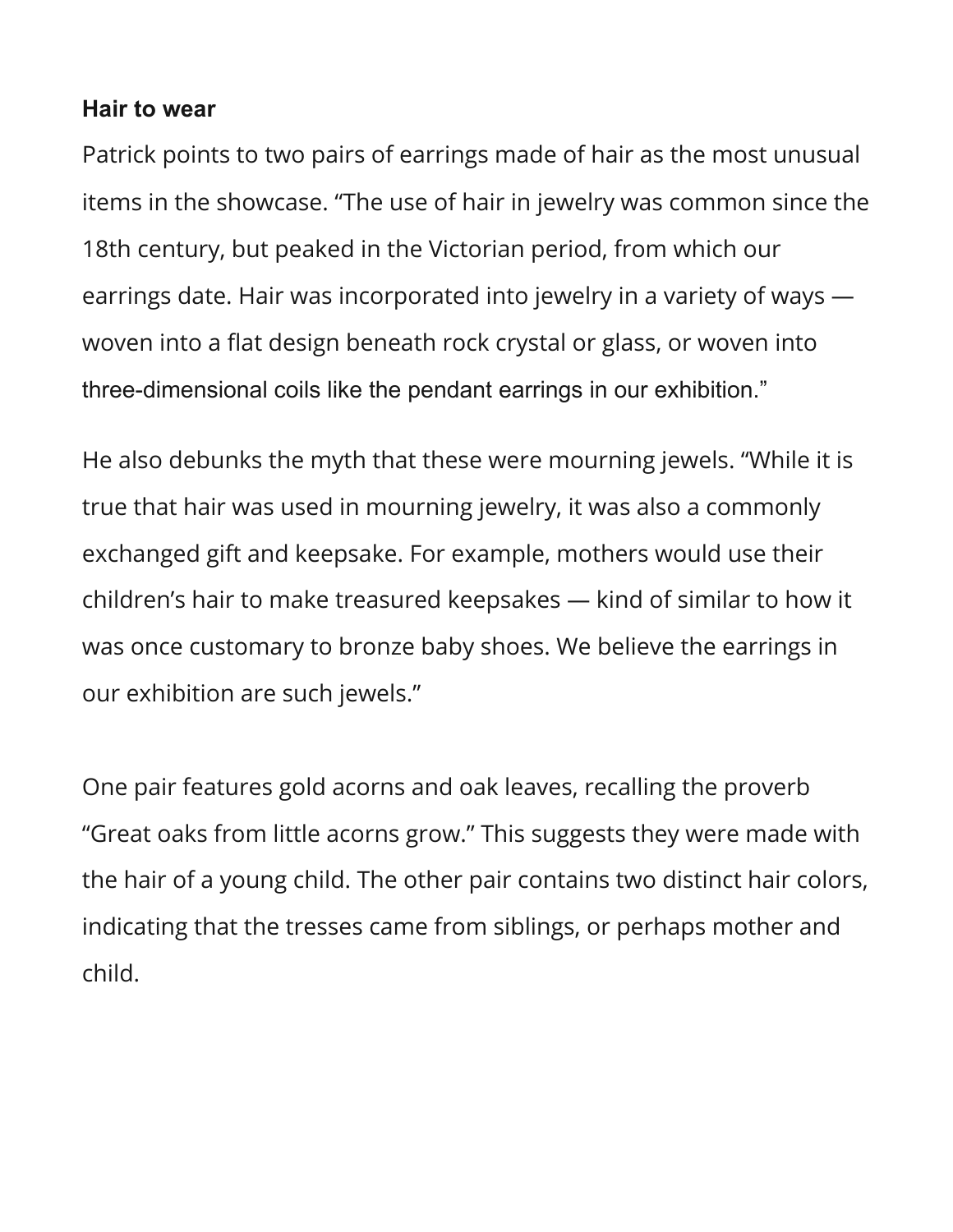

Victorian pair of 18-karat gold and woven hair pendant earrings. England, ca. 1870.



Victorian 18-karat gold and two-color woven hair pendant earrings. England, ca. 1870.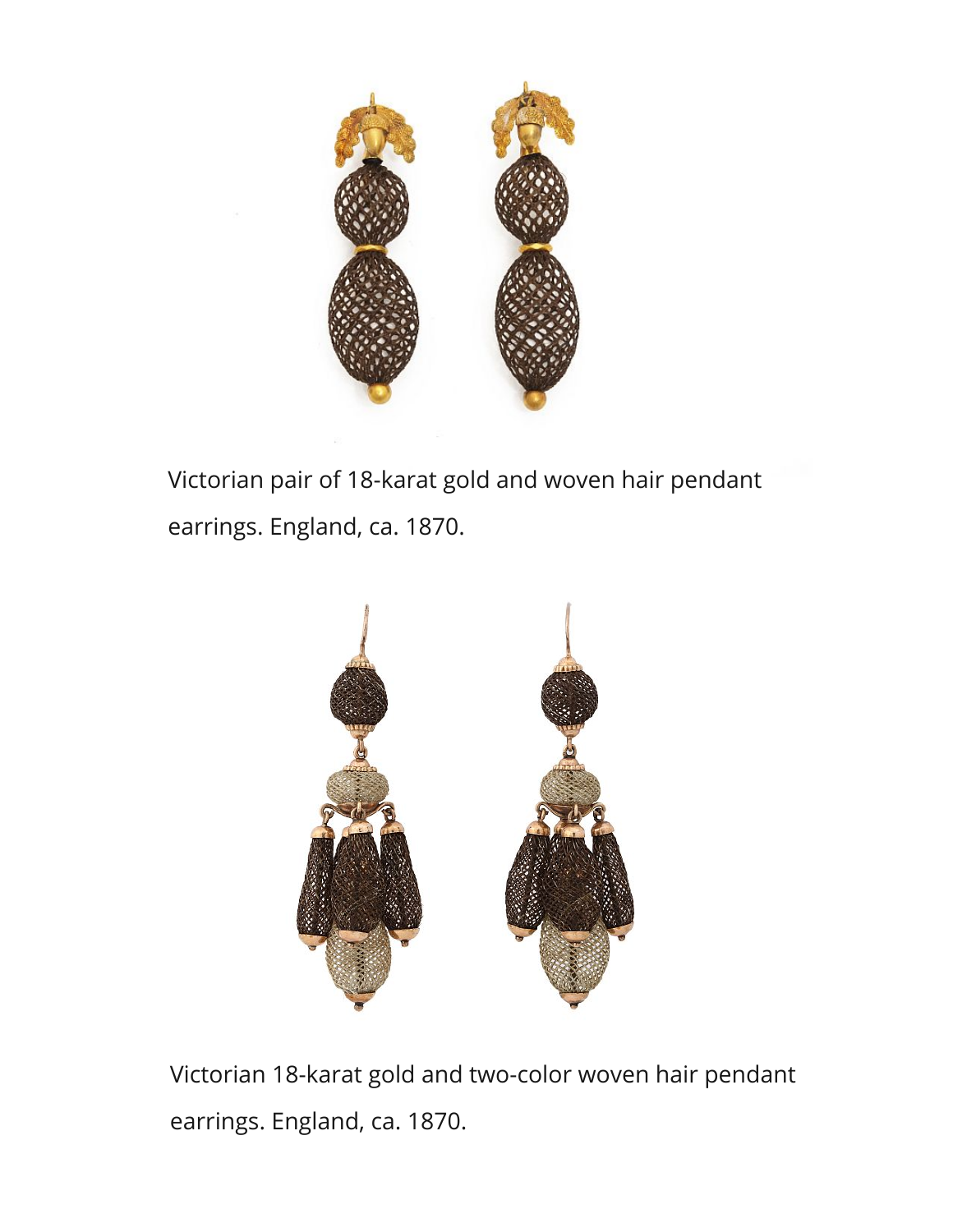## Right for the times

Also present in ALVR's comprehensive show — which runs through December 23 — are clip earrings with seed pearls and mixed gems by English Arts and Crafts jeweler Dorrie Nossiter, as well as Cartier creations from the 1950s and 1960s. A 1970s pair of earrings by Georges L'Enfant consists of woven gold that's been flattened, making them as

In 2020, earrings have become the perfect adornment for Zoom meetings and mask wearing, making "Ear Candy" a timely event. "In many ways, face coverings have made us feel expressionless, so earrings can be a great visual representation of one's personality," Patrick says.



Arts and Crafts earrings made of natural seed pearls and mixed gems, including citrine, aquamarine, topaz, and alexandrite, set in gold and gilded silver, by Dorrie Nossiter. England, ca. 1930.